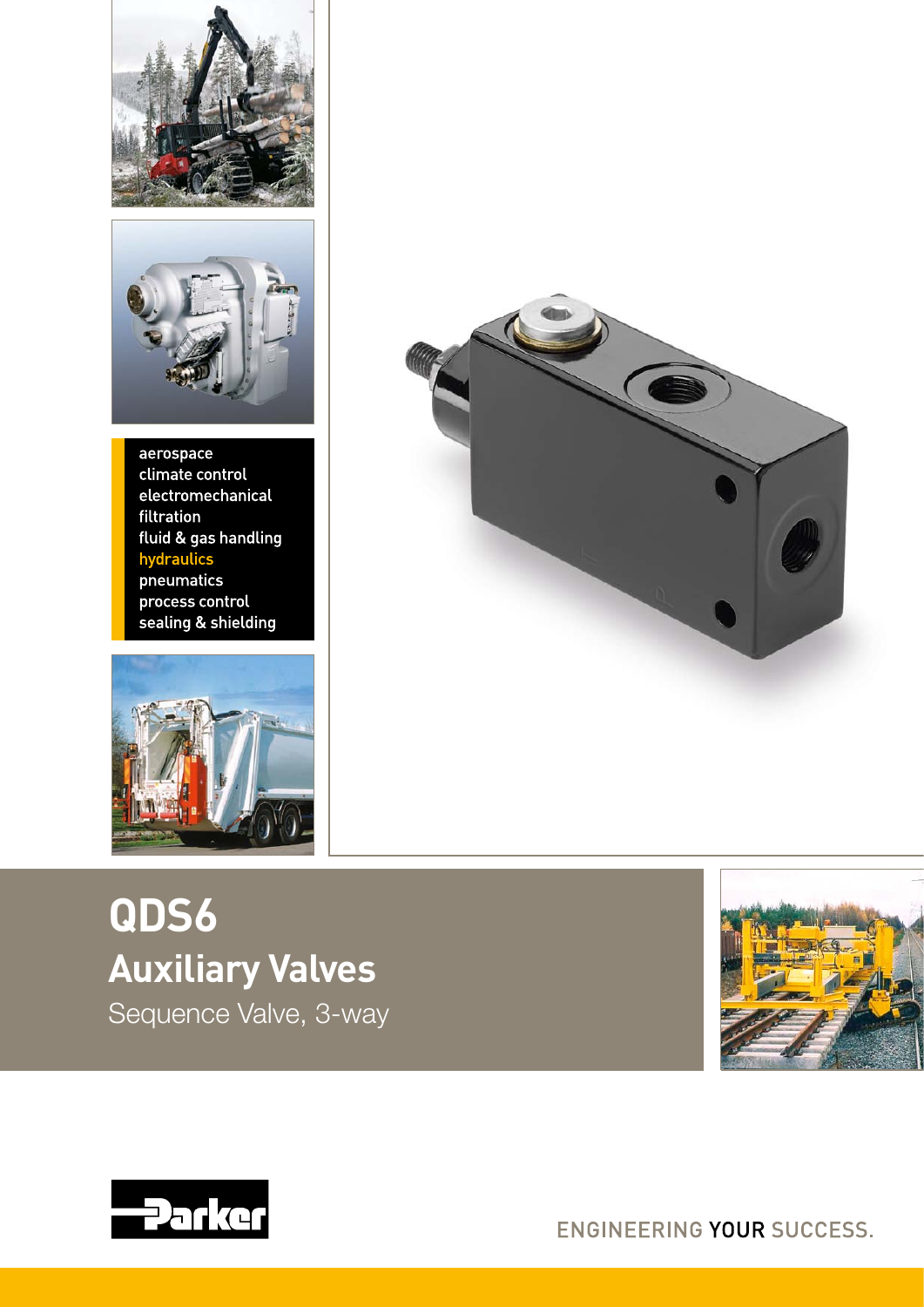Subject to alteration without prior notice. The curves and diagrams in this catalogue are typical examples only. While the contents of the catalogue are updated continuously, the validity of the information given should always be confirmed. For more detailed information, please contact Parker.

# WARNING – USER RESPONSIBILITY

#### **FAILURE OR IMPROPER SELECTION OR IMPROPER USE OF THE PRODUCTS DESCRIBED HEREIN OR RELATED ITEMS CAN CAUSE DEATH, PERSONAL INJURY AND PROPERTY DAMAGE.**

This document and other information from Parker-Hannifin Corporation, its subsidiaries and authorized distributors provide product or system options for further investigation by users having technical expertise.

The user, through its own analysis and testing, is solely responsible for making the final selection of the system and components and assuring that all performance, endurance, maintenance, safety and warning requirements of the application are met. The user must analyze all aspects of the application, follow applicable industry standards, and follow the information concerning the product in the current product catalog and in any other materials provided from Parker or its subsidiaries or authorized distributors.

To the extent that Parker or its subsidiaries or authorized distributors provide component or system options based upon data or specifications provided by the user, the user is responsible for determining that such data and specifications are suitable and sufficient for all applications and reasonably foreseeable uses of the components or systems.

## Offer of Sale

Please contact your Parker representation for a detailed "Offer of Sale".

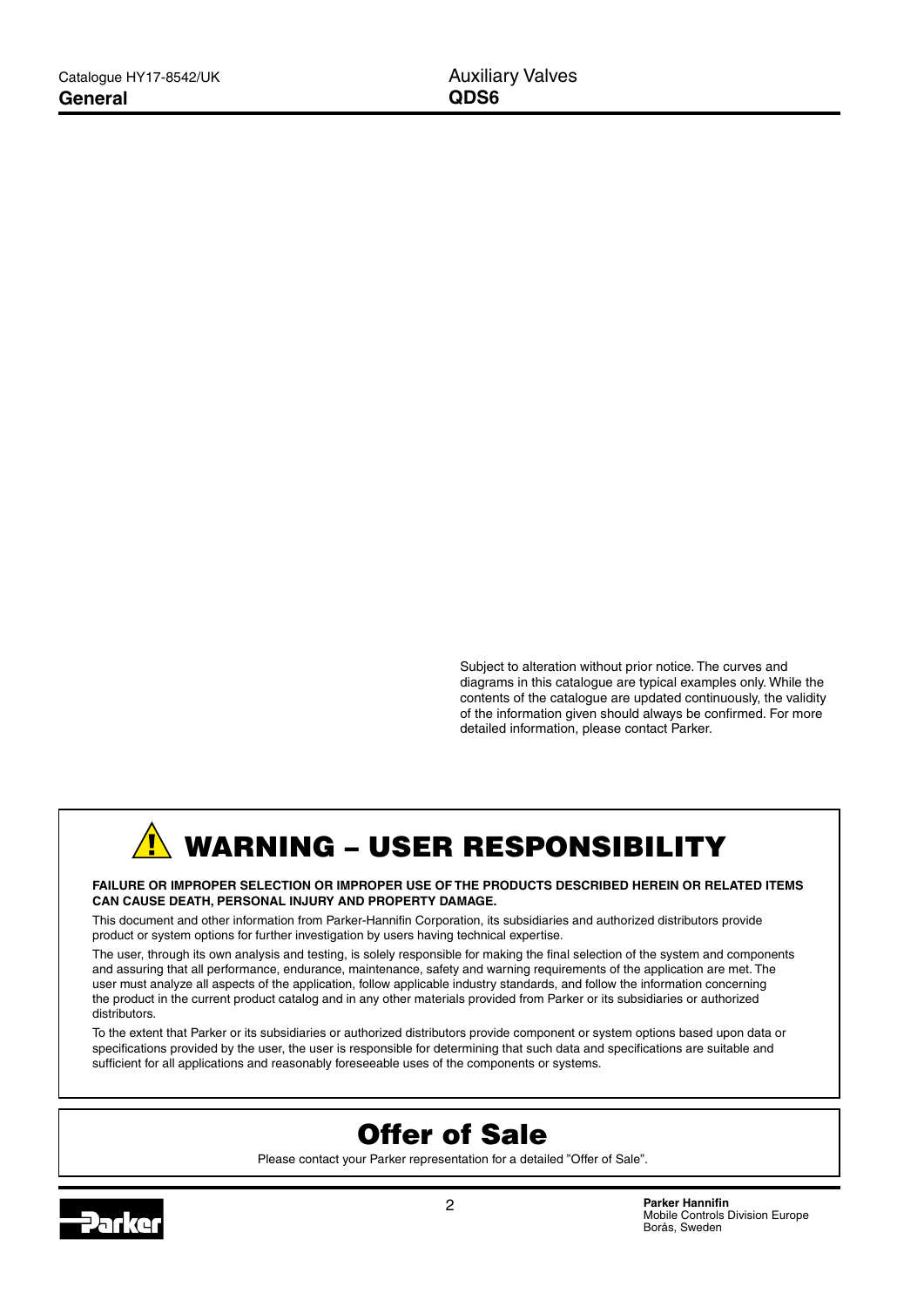

## **Applications**

The QDS6 sequence valve is designed to open or close a hydraulic pilot signal (that comes from an external source) when it reaches a predetermined pressure level. Common applications of the valve are in pilot logic circuits and sequencecontrol sub-circuits. One example of use is as a means of load-moment limitation (overload protection) in the lifting functions of mobile cranes, in conjunction with hydraulic remote control. In such cases, the QDS6 is used to break the pilot signal between the control valve and the directional valve when the signal pressure reaches a predetermined value set on the QDS6.

## **Construction and function**

The QDS6 is a three-way, pilot-operated valve. Its directional function is normally open or normally closed.

The valve housing is manufactured from continuously-cast grey iron and contains a precision-ground spool and pilot section.

When the pilot signal exceeds the preset switching pressure, the spool changes position, thus blocking P and connecting S with T. Alternatively, T is blocked and S connected with P (see figure on page 4). The spool is positively overlapped, i.e. it closes the one connection before opening the other. The pilot section can be drained either internally or externally. Pilot sections with external drainage can be fed with an external pressure in the drainage connection to obtain a higher switching pressure than the one preset.

### **Advantages**

- Compact easy to install.
- Several pressure ranges available enables high setting precision.
- Easy to adjust pressure within specified pressure range - facilitates fine tuning.
- Can be factory-set and sealed - prevents unauthorized pressure changing.
- Withstands high pressure shocks in the tank connection - gives long service life in systems with high intermittent tank pressure.
- Simple design gives great reliability.

### **Optional equipment**

Numerous other options are available for the QDS6. For further information, please contact your Parker representative.

- Hand wheel for easy changing of pressure setting.
- Flanged version of QDS6 for flanging directly to, e.g. a valve block.

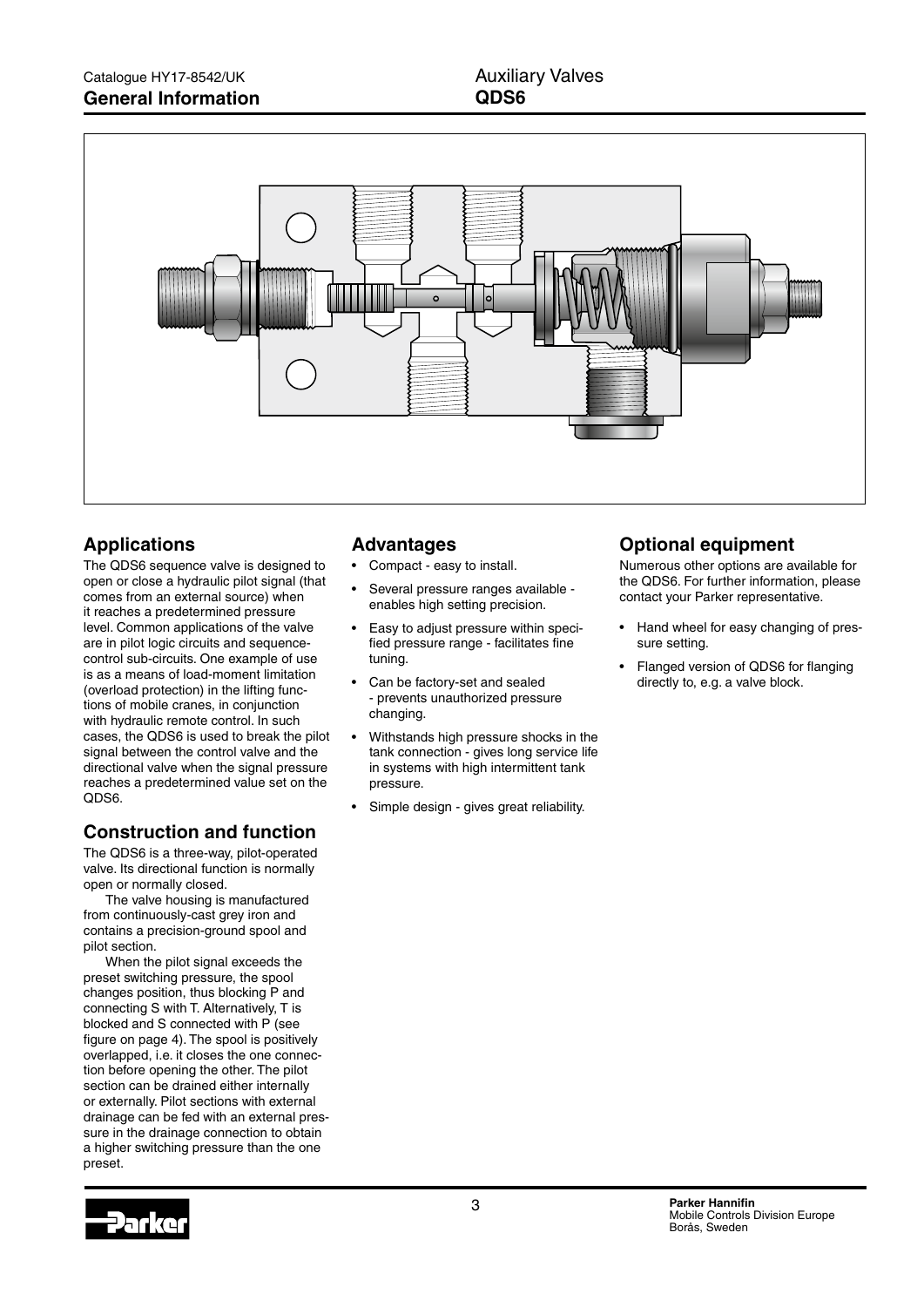#### **Possible pressure setting ranges**

(applicable range will depend on pressure setting you specify)

#### **Switching pressure**

4-10 bar 11-20 bar 21-30 bar 31-45 bar 46-150 bar 150-250 bar

#### **Working pressure**

Max. 250 bar

#### **Tank pressure**

Max. 250 bar in pressure shocks.

#### **Recommended flow rate**

Max. 20 l/min

#### **Connections**

All connections are available in two versions: - G1/4 (BSP pipe thread) for flat seal (type Tredo) according to ISO 228/1. - 9/16-18 UNF-2B for O-ring seal according to SAE J1926/1.

#### **Leakage**

At pressure differential of 100 bar and viscosity of 30 mm/s<sup>2</sup>: P to S max. 12 cm3/min S to T max. 12 cm3/min P to X max. 5 cm3/min

#### **Weight**

Approx. 1.0 kg

#### **Hydraulic fluids**

Best performance is obtained using mineral-base oil of high quality and cleanness in the hydraulic system. HLP hydraulic fluids (DIN 51524), automatic-gearbox oil type A and API CD engine oils can be used. If in doubt, please contact Parker for further information.

For best function, oil viscosity should be between 15 and 45  $mm/s<sup>2</sup>$  (cSt).

#### **Filtration**

Filtration should be arranged so that Target Contamination Class 18/16/13 according to ISO 4406 is not exceeded.

#### **Temperature**

Temperature range, fluid:  $-20 °C$  to + 70 °C Temperature range, ambient: -40 °C to +70 °C Temperature-shock resistance: max. 100 °C/second

#### **General**

Technical data in this catalogue is applicable using mineral base oil according to DIN 51524 at a viscosity of 30 mm<sup>2</sup>/s and temperature of 50 °C.



*Pressure drop for QDS6*

Auxiliary Valves

**QDS6**

*1 = Pressure drop P-S for spool A and B*

*2 = Pressure drop S-T for spool C and E*

*3 = Pressure drop P-S for spool C and E*

*4 = Pressure drop S-T for spool A and B*



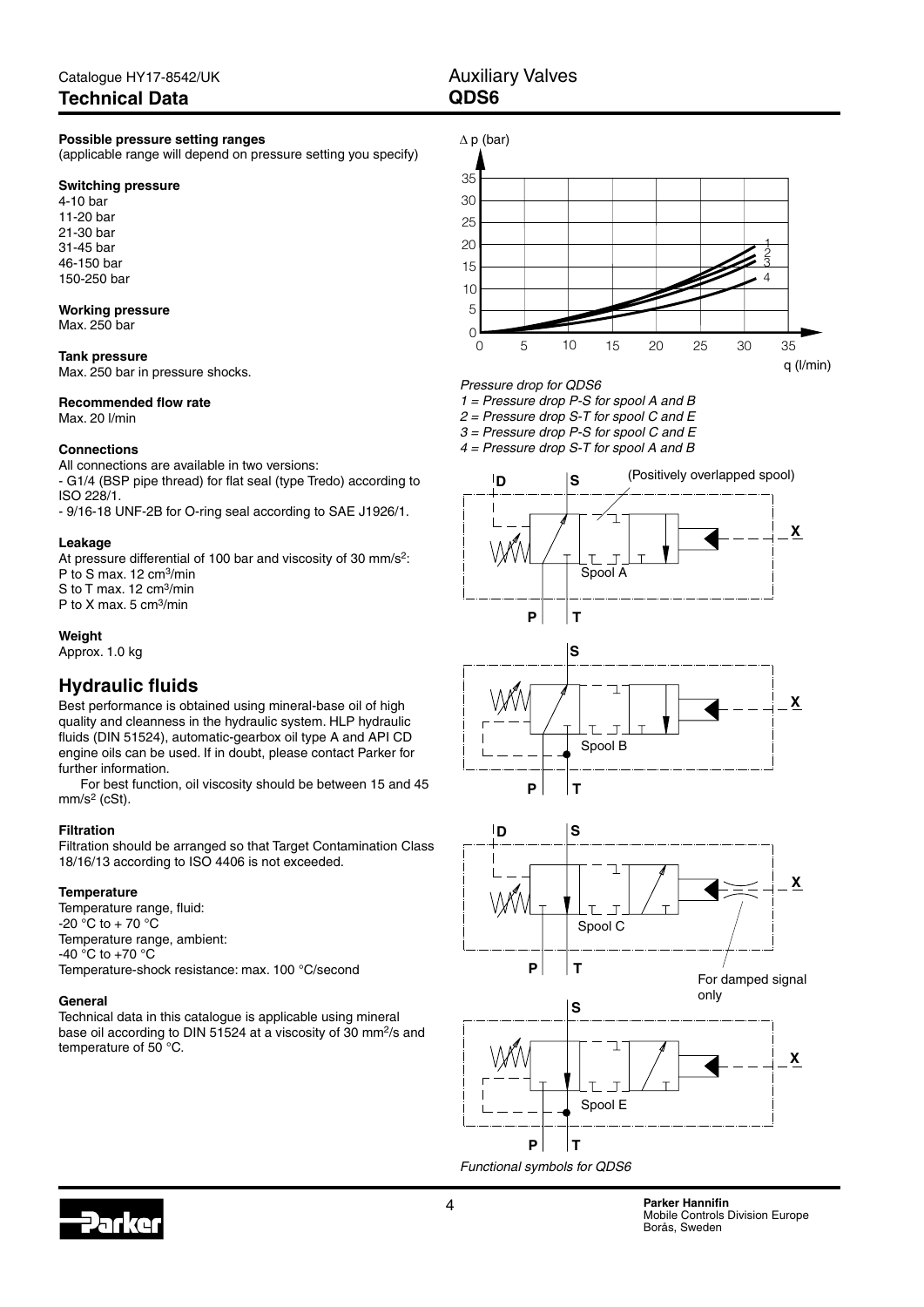

**Parker** 

Mobile Controls Division Europe Borås, Sweden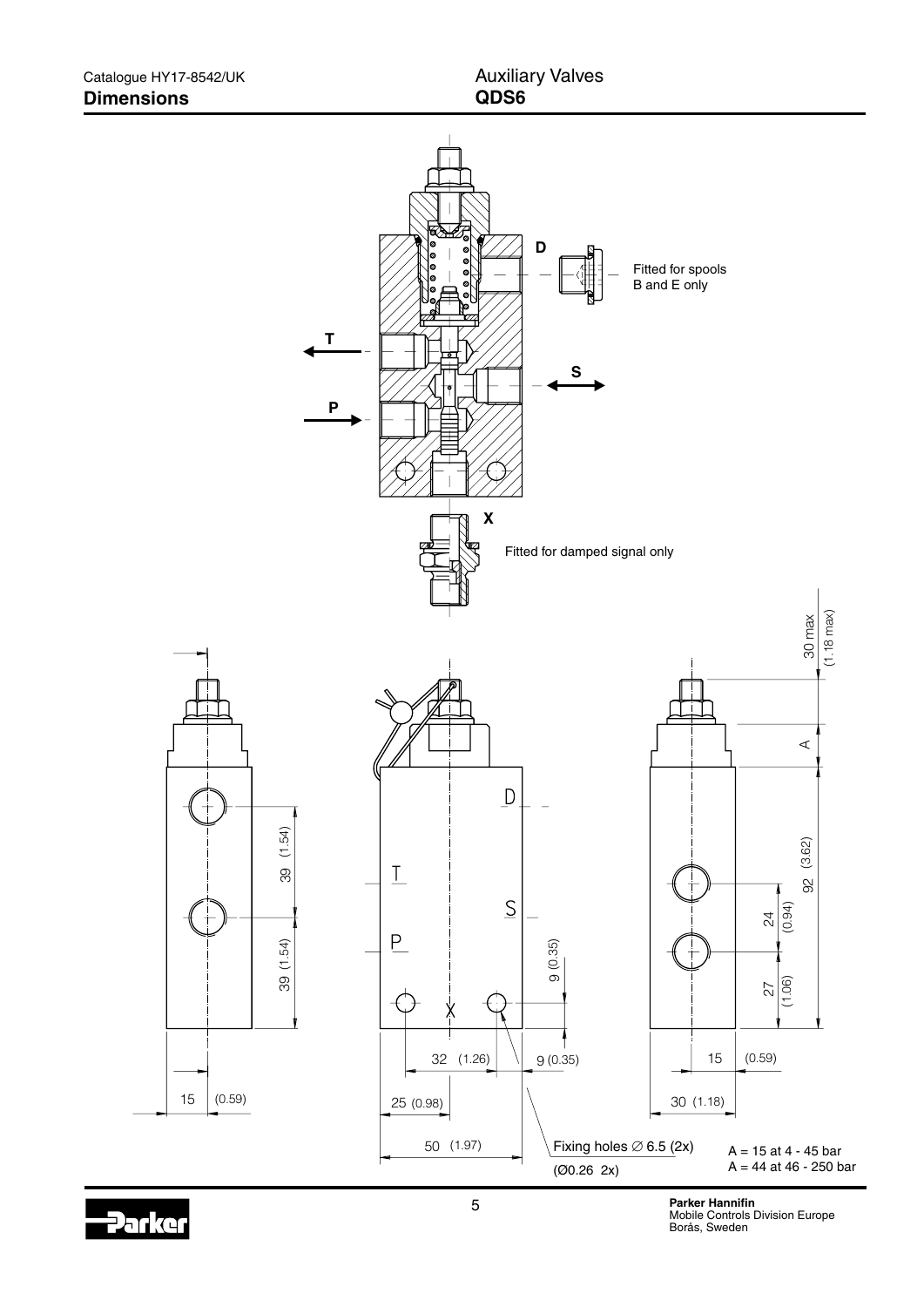When ordering your QDS6 sequence valve, please make use of the ordering-code system as per the example given in the chart below. For certain standard valve settings, however, there are direct ordering numbers, which are given in the table below.

| Code            | <b>Ordering number</b> |
|-----------------|------------------------|
| QDS6G-05-B-Q-Q  | 8234 8905 75           |
| QDS6G-15-E-O-O  | 8234-8905 92           |
| QDS6G-25-B-O-O  | 8234 8905 91           |
| QDS6G-100-B-O-O | 8234 8905 83           |
| QDS6G-250-E-O-O | 8234 8905 88           |
|                 |                        |

## **Ordering code**

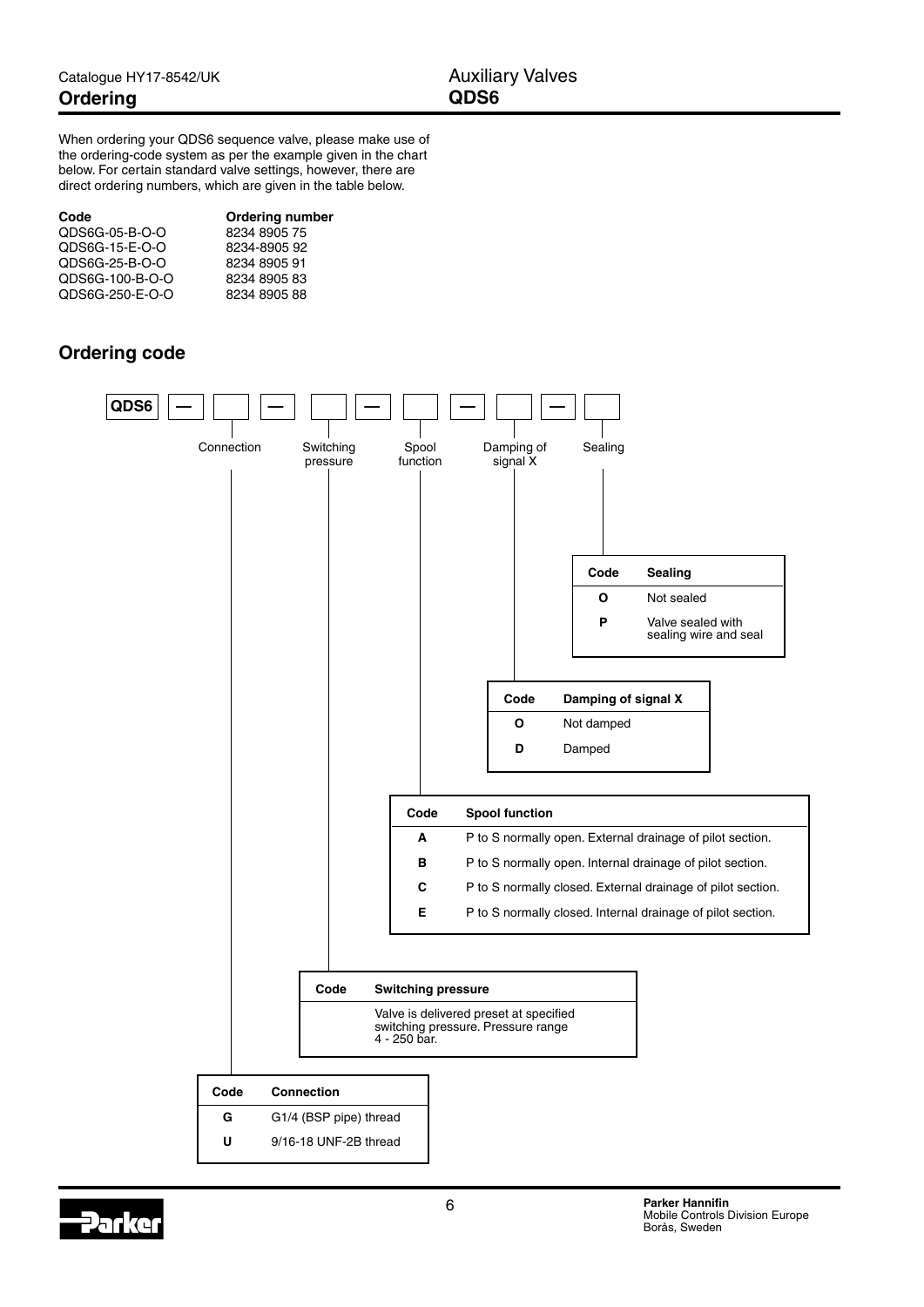